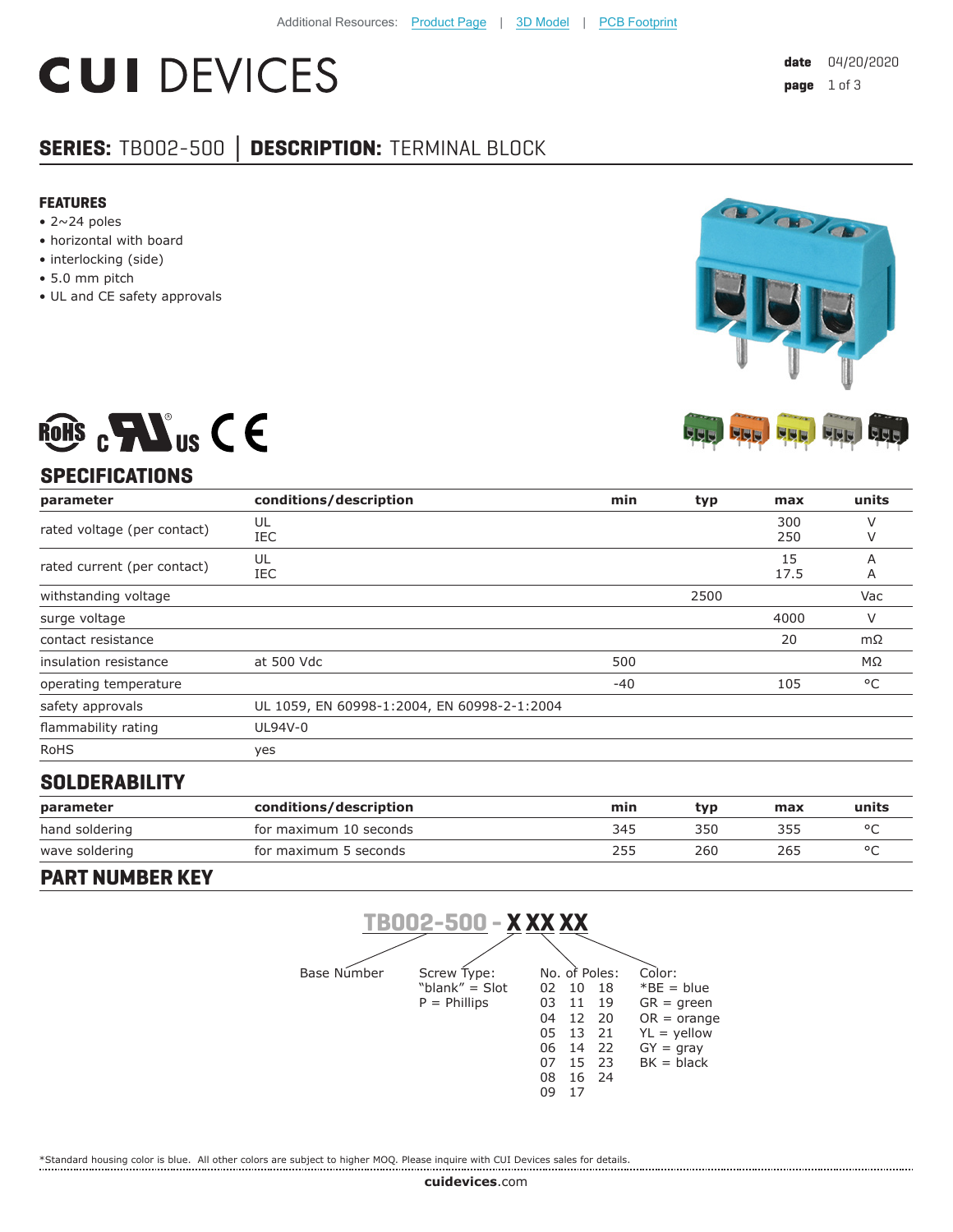#### **MECHANICAL DRAWING**

units: mm tolerance (per module): X≤6.00: ±0.25 mm 6.00<X≤30.00: ±0.40 mm unless otherwise noted

| MATERIAL        | PLATING/COLOR |
|-----------------|---------------|
| PA66 (UL94V-0)  |               |
| copper alloy    | tin           |
| steel           | zinc          |
| stainless steel |               |
|                 |               |







| WIRF ASSFMBIY                     |                  |                    |  |  |  |  |
|-----------------------------------|------------------|--------------------|--|--|--|--|
|                                   | UL               | IEC                |  |  |  |  |
| Wire Range                        | 22∼12 AWG        | $1.5 \text{ mm}^2$ |  |  |  |  |
| Strip Length                      | $5\nu 6$ mm      |                    |  |  |  |  |
| <b>Screw Size</b>                 | M <sub>2.5</sub> |                    |  |  |  |  |
| Screw Torque<br>$0.4$ N $\cdot$ m |                  |                    |  |  |  |  |

| This series can be constructed of 2 and 3 pole modules where L is the total length, P is the pitch, and N is the number of poles. |       |       |       |       |       |       |        |        |        |        |        |       |
|-----------------------------------------------------------------------------------------------------------------------------------|-------|-------|-------|-------|-------|-------|--------|--------|--------|--------|--------|-------|
| N                                                                                                                                 | 02    | 03    | 04    | 05    | 06    | 07    | 08     | 09     | 10     | 11     | 12     | 13    |
|                                                                                                                                   | 10.00 | 15.00 | 20.00 | 25.00 | 30.00 | 35.00 | 40.00  | 45.00  | 50.00  | 55.00  | 60.00  | 65.00 |
| B                                                                                                                                 | 5.00  | 10.00 | 15.00 | 20.00 | 25.00 | 30.00 | 35.00  | 40.00  | 45.00  | 50.00  | 55.00  | 60.00 |
| N                                                                                                                                 | 14    | 15    | 16    | 17    | 18    | 19    | 20     | 21     | 22     | 23     | 24     | $ -$  |
|                                                                                                                                   | 70.00 | 75.00 | 80.00 | 85.00 | 90.00 | 95.00 | 100.00 | 105.00 | 110.00 | 115.00 | 120.00 | $ -$  |
| B                                                                                                                                 | 65.00 | 70.00 | 75.00 | 80.00 | 85.00 | 90.00 | 95.00  | 100.00 | 105.00 | 110.00 | 115.00 | $- -$ |
|                                                                                                                                   |       |       |       |       |       |       |        |        |        |        |        |       |